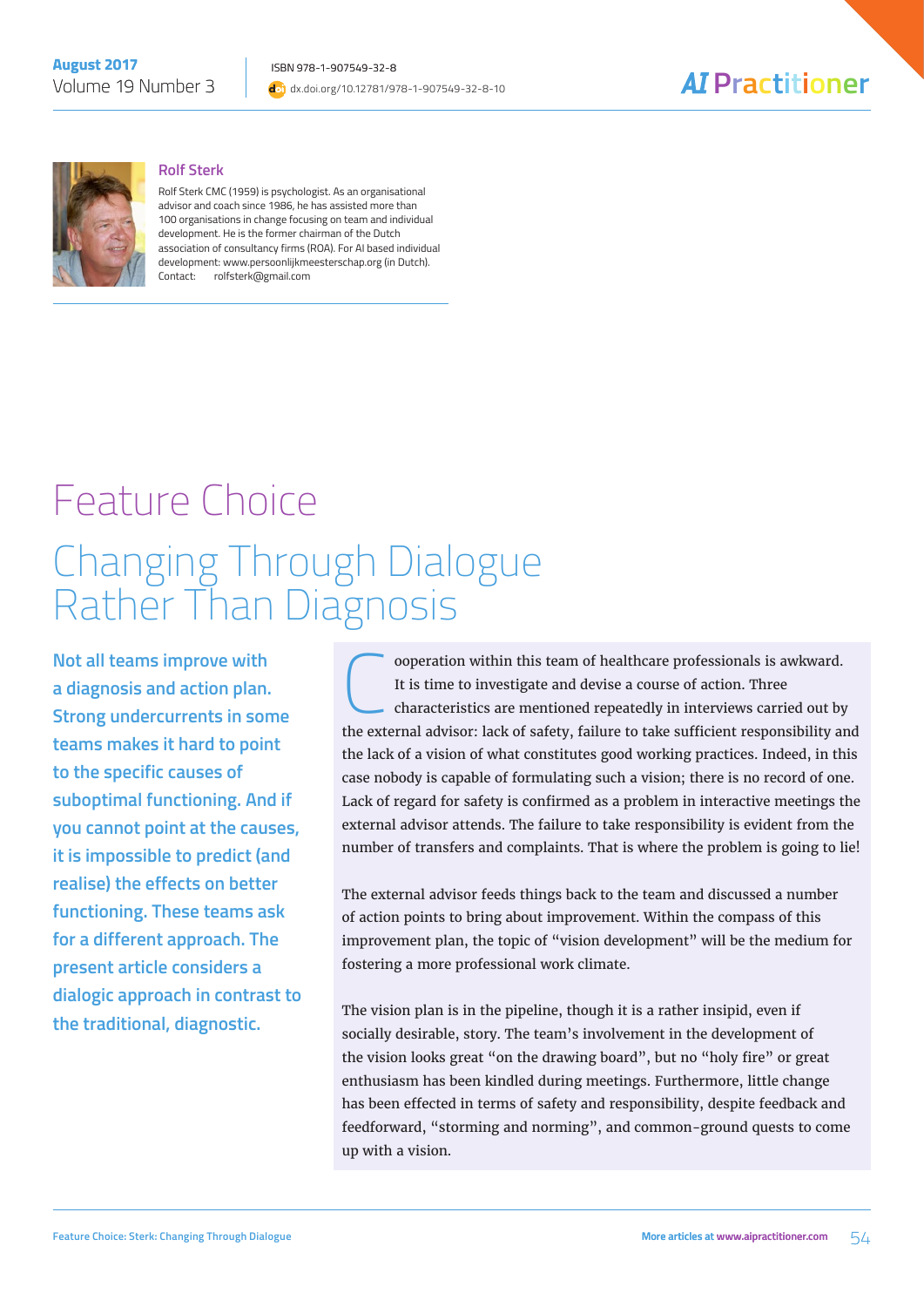*Many directorates, teams or alliances would benefit from systematically examining what could be done better within the compass of the performance of their roles.*

Although some staff members become animated and the manager has a positive take on the situation ("Sure, the improvement process is under way!"), a couple of months down the line, too little improvement has been effected in terms of what the team is trying to achieve: using all that combined expertise to provide their patients with first-class and improved treatment.

Many directorates, teams or alliances would benefit from systematically examining what could be done better within the compass of the performance of their roles. The situation outlined above, however, entails a problem requiring a different perspective on change. In some teams, changing team routines through an analysis, recommendations and a supervised improvement plan – a diagnostic approach – will fail to have significant impact. Such an approach will not permeate the undercurrent sufficiently: the unwritten rules that determine the interplay through which the "real" choices are made, not to mention the decision about whether or not to change at all, to adopt a different perspective, to do things differently.

The present article considers a dialogic approach that differs from the traditional, diagnostic one. Changing through dialogue is geared towards allowing the team itself to redirect its undercurrent. This article will discuss types of teams; the dialogic approach; application thereof in teams within the healthcare sector; and, finally, focus on what this approach demands from the external advisor.

#### **Teams**

An external advisor supervising professional teams will primarily encounter the following types of team:

- Ambitious teams keen to reach top condition
- Newly created teams, the members of which need to adapt to one another
- Teams performing poorly, characterised by crippling conflicts
- The teams central to this article: teams with "chronic problems", whose performance is chronically suboptimal and who are resigned to the situation.

Each type of team calls for a different form of supervision. The teams differ in their willingness and ability to improve their professional climate by themselves. In these relationships, questions related to whether feedback and reflection about assumptions and actions exist; whether discoveries and questions are discussed productively; whether vulnerability is possible; whether common goals are meaningful; and whether agreement to honour commitments is normal.

*Teams differ in their willingness and ability to improve their professional climate by themselves*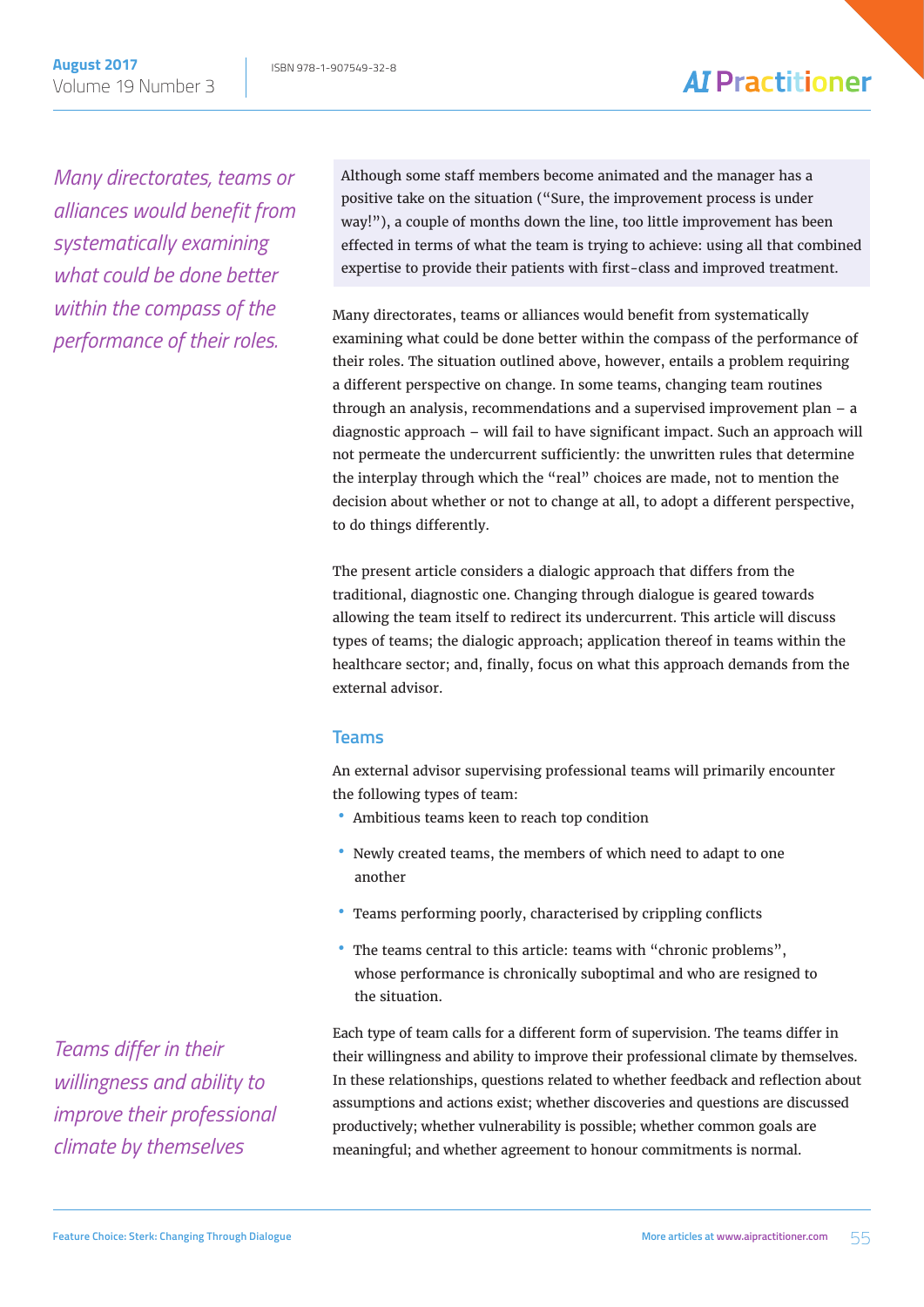*Moresprudence: the continuously developing interplay of individual and shared instances of attributing meaning to the system, the work and the cooperation.*

This article considers a different approach, the dialogic approach. Teams with chronic problems are teams that perform suboptimally. They fail (and show no ambition) to bring about improvements and innovation under their own steam. They are often teams with recalcitrant traits and a predilection for sticking to what they know. Informal influences and undercurrents that are difficult to fathom determine what will or will not happen and what the team thinks. Substandard performance is gradually accepted, both by the team and those around them, in a process resembling the acceptance by a patient of a chronic disease.

### **Why the dialogic approach?**

Changing a social system means changing entrenched behavioural patterns to create a new *moresprudence***<sup>1</sup>** : the continuously developing interplay of individual and shared instances of attributing meaning to the system, the work and the cooperation.

#### **Change in a complex system**

Changing behavioural patterns and meaning-creation in a social system (such as a healthcare institution, department or team) is a matter of change within a complex system. It is impossible to predict what an individual professional will think of the proposed changes to the work, how individual reference frameworks will be affected, what ideas within a team's undercurrent and dynamic will be embraced or rejected, and what actions this will generate. A complex system involves dynamic interactions:

*Effects do not accumulate, but interact. There are connections, but these have the form of "circular causality":* a *leads to* b*, though also to* c*, which in turn sets d and e in motion, which makes* b *suddenly speed up and delays the original* a *...*  Van der Steen, 2016

To put it another way: it is a complex system because the cause-and-effect chains in such a change process cannot be analysed, predicted and orientated (Snowden/Boone, 2007). Research carried out by Gervase Bushe and Robert Marshak (2013) inspires a different approach to that of the more familiar diagnostic one. In complex situations, the traditional diagnostic approach to change (problem/ambition  $\rightarrow$  investigation  $\rightarrow$  analysis  $\rightarrow$  conclusions and recommendations  $\rightarrow$  action plan  $\rightarrow$  action  $\rightarrow$  change) promises more than it yields. After all, the cause-and-effect chains in changes within social systems are multifarious, dynamic and unpredictable; they interact and, therefore, cannot be analysed and improved in a targeted, straightforward fashion with an action plan based on that analysis.

**1 A word created by combining the words 'mores', which shares the same root as morals, and 'prudence'. Thus, a philosophy of moral prudence.**

*Cause-and-effect chains in changes within social systems are multifarious, dynamic and unpredictable*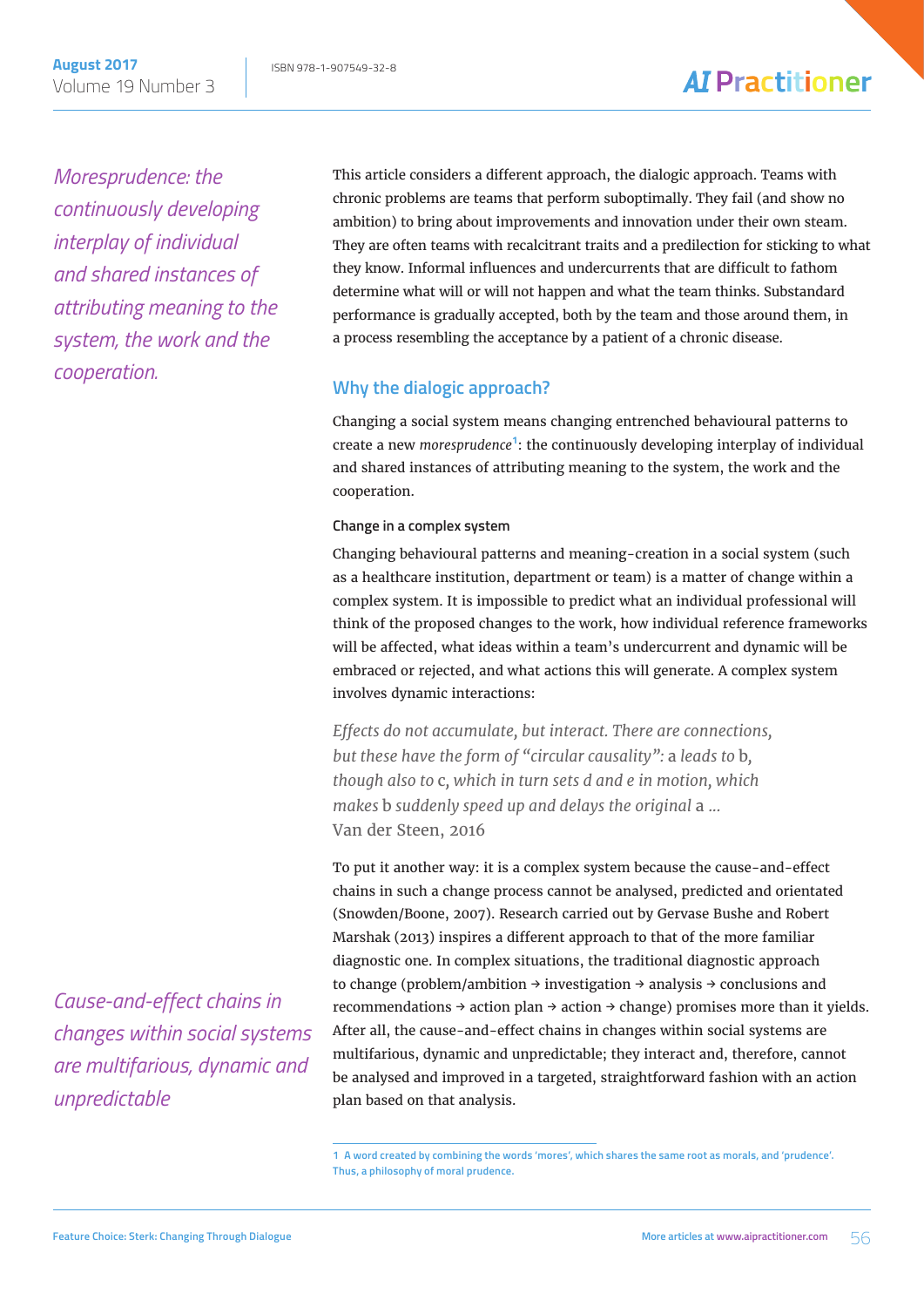*If we create ... reality within a group context, it comes to be the dominant factor steering views and behaviour*

In complex situations, such as transformations within social systems, Bushe and Marshak argue for a dialogic approach rather than a diagnostic one. For complex changes, it would be prudent to create conditions for dialogue within the system itself from which innovations will emerge and new, socially constructed patterns will be able to provisionally settle.

#### **Socially constructed patterns**

Social constructionists say that "Reality is created by our mind, not discovered by it" (Berger and Luckmann, 1966, 1991). If we create that reality within a group context, it comes to be the dominant factor steering views and behaviour in that group, individually and collectively. We lend significance, individually and collectively, to events, relationships, patients, management, "good work", and more.

#### Ian Hacking defines (and delineates) social construction succinctly:

*When* X *is said to be socially constructed, this is shorthand for at least the following two claims: 1. In the present state of affairs,* X *is taken for granted;* X *appears to be inevitable. 2.* X *need not have existed, or need not to be at all as it is.* X*, or*  X *as it is at present, is not determined by the nature of things; it is not inevitable.* Hacking, 2000

In terms of cooperation within a team: the current situation X is reality and the team members act according to the meaning they attribute to it. Nonetheless, this does not necessarily have to be true and ineluctable. For example:

It is so busy in one hospital ward that all the beds are occupied. The word "busy" pervades the air, the team seem rushed off their feet. However, the patients are all following their programmes, no one has to work overtime, breaks are being taken and an afternoon meeting is held as usual.

So, what is "busy" about this? This question produces some puzzled faces. –Yes, but look! We're full!

So what is it you don't have time for? What are you doing less of than now when it's not busy? Are patients missing out? Are things going wrong? –Well, we all have this sense of being rushed.

But is there anything you didn't do today that you should have done?  $-N<sub>0</sub>$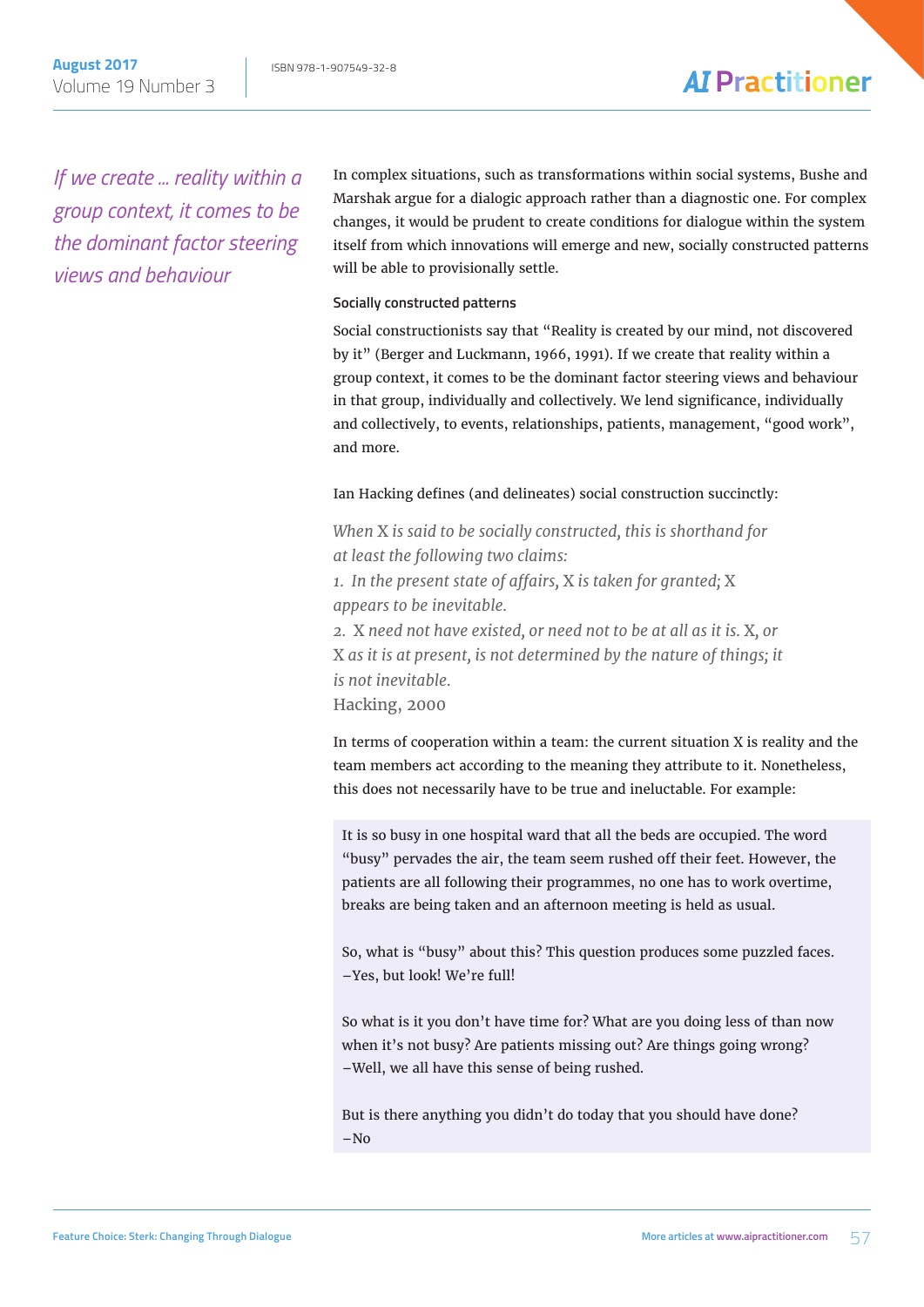*Changing the team's thoughts and actions is something that will require a change to the moresprudence.* 

Ask your colleague if it's the same with her. –...We're all in the same boat.

But what's really being done differently to when not all the beds are occupied? –It's when we see everything full that we get a rushed feeling, because we know the beds are full.

So it's not a case of "I'm enjoying working, I'm doing what I would be doing otherwise and look, all the beds happen to be occupied"?  $-No...$ 

The team is lending significance to their reality, creating their own reality, which simultaneously discourages them from permitting a different reality – a change. In other words, the team is continuously engaged in developing its own moresprudence: explicit and implicit customs and views shared within the team in the guise of reality, on the basis of which they confirm and steer their thoughts and actions.

Changing the team's thoughts and actions is something that will require a change to the moresprudence. What this means for the change approach is this: creating conditions that allow the team to find alternatives to both their explicit and implicit views and their reality, thereby renewing their moresprudence and, therefore, their thoughts and actions.

The dialogic approach is a rigorous form of process advising, and enhances the team's self-governing capacity by helping the team to change their own mindsets. Table 1 compares diagnostic and dialogic and approaches.

|                          | <b>Diagnostic</b>                                                             | <b>Dialogic</b>                                                |
|--------------------------|-------------------------------------------------------------------------------|----------------------------------------------------------------|
| Focus of change          | Emphasis on changing<br>behaviour and what people do                          | Emphasis on changing mindsets<br>and what people think         |
| Influenced by            | Classical scientific positivism                                               | "Interpretive" approaches, social<br>constructivism            |
| Organisational construct | Living systems                                                                | Meaningful systems                                             |
| Fundamental principles   | Reality is an objective fact                                                  | Reality is a social construct                                  |
|                          | There is unequivocal reality                                                  | There are multiple realities                                   |
|                          | Truth is discoverable                                                         | Truth emerges from the<br>situation                            |
|                          | Reality can be discovered<br>by means of rational and<br>analytical processes | Reality is negotiated in<br>processes of power and<br>politics |

**Table 1: Diagnostic and dialogic approaches compared (Adapted from Bushe and Marshak)**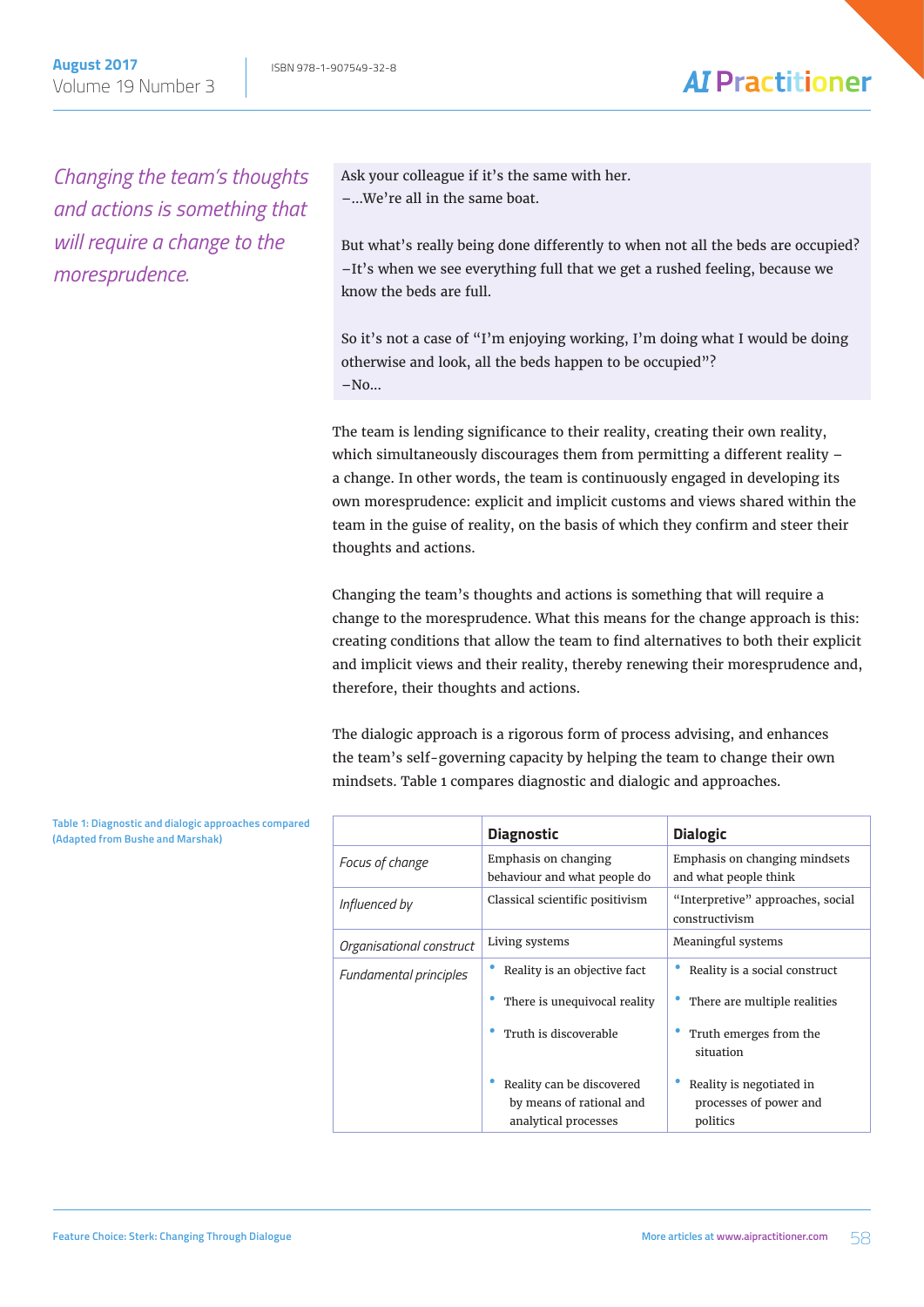| Constructs for change | Valid data and objective<br>techniques lead to change | Creating "generative" ideas and<br>images will lead to change    |
|-----------------------|-------------------------------------------------------|------------------------------------------------------------------|
|                       | Change can be effected,<br>planned and managed        | Change can be catalysed, but is<br>predominantly self-organising |
|                       | Change is phased, linear and<br>purposeful            | Change is continuous, cyclical<br>and dialectical                |

### **Case study: Working courageously**

*Start*: a number of teams in mental healthcare describe themselves as "solid". Their environment says "stuck". This is an institution keen to bolster the personal responsibility of teams and professionals, including increased autonomy, professionalism and innovation from the inside.

The initial request for "an investigation in order to engender a more professional work climate" could quickly lead to the traditional path: interviews, analysis, choice of spearheads for change and supervision of that change, all with a well intentioned "organisation of involvement" on the part of the team and the management. As external consultant, I proposed an alternative approach, one in which the external advisor refrains from engaging in diagnostics, instead steering a dialogue within the teams to get them to discover their own new perspectives on action.

#### **The format of the inquiry**

#### *Mini-dialogues*

A brief introductory session and explanation involving the entire team, was followed by individual discussions, or "mini-dialogues". Discussions were geared towards spotlighting individual visions and ambitions to enthuse and set the tone of the team. Topics of discussion included the participants' drives for doing this work, their personal successes with a patient, influence on "working properly", the added value of working with colleagues, and characteristics of their ideal department. The parties to the discussion were cordially invited to broach the points of view they had expressed in the minidialogue with their colleagues over coffee, as well. Some did so, in the process "kindling campfires" where ideas and views vis-à-vis proper working and cooperation could be traded between team members.

The mini-dialogues gave rise to perspectives such as:

- Daring to deviate from routines deemed "senseless"
- Creating elbow room for experimentation
- Identifying and tackling their own tasks themselves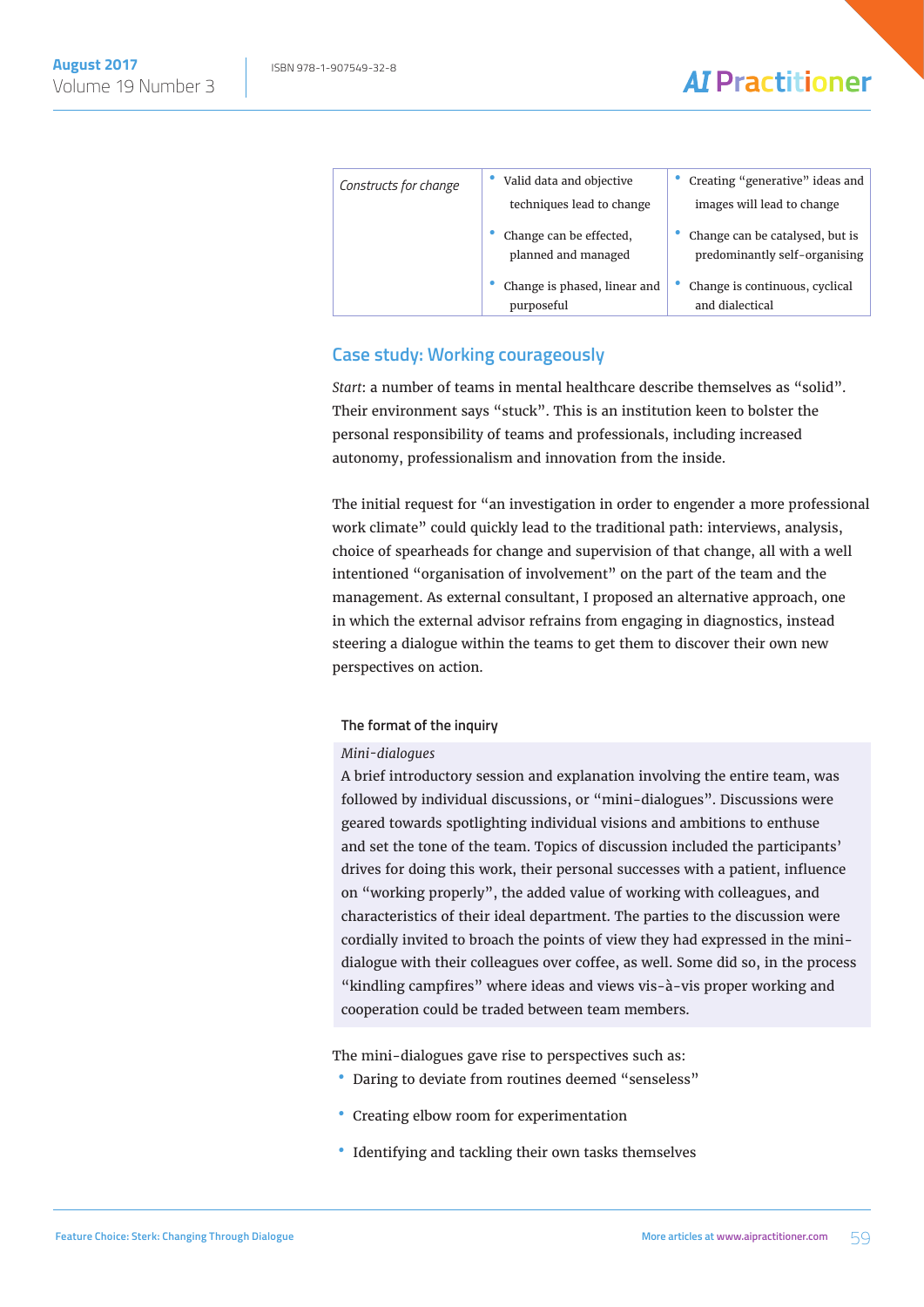*The phrase 'working courageously' became an appealing umbrella term for the teams*

Volume 19 Number 3

- Room to manoeuvre in terms of autonomy, professional exchange, safety (or lack thereof)
- Addressing and making the most of one another

Terms commonly used in these dialogues included "convinced", "assertive" – and what that requires of an individual, namely "courage".

#### *Team dialogue*

A week later, the team dialogue commenced with a summary of a number of topics that recurred in the mini-dialogues. These terms now resurfaced in the team dialogue in the capacity of "personal topic of discussion": having the courage to start working differently, taking their own professional views seriously, being courageous...Words create worlds...

The word "courage" was given prominence within the compass of the team dialogue, for example in relation to "being assertive" or "taking yourself seriously":

*You take your own contribution for patients and your colleagues seriously and are also keen to provide this contribution. Whether or not this succeeds, and the extent of its success, is not down to others but to yourself. You have work to do. If you do it well, then patients and colleagues will notice. If you were not there doing your work, then aspects of the work and the cooperation would go wrong or be missed.*

The team dialogue culminated in a word cloud, with the word "courage" positioned in the centre. The phrase "working courageously" became an appealing umbrella term for the teams, signifying a different, challenging style of working which also got them enthusiastic about implementing it.

Team discussion of the term courage immediately invited new and different individual and collective interpretations of day-to-day routines in treating patients, as well as in functioning as colleagues and as a team.

The term encouraged reciprocal dialogue around the idea of "looking and doing differently" and new "emerging" interpretations, rich in opportunities and appealing to do. It led to genuine change to the team's moresprudence, their internal creation of meaning and patterns of behaviour. The team's own word cloud became generative for them. Gergen introduced this term as far back as 1978: "to unsettle common assumptions, and open up possibilities for new forms of action".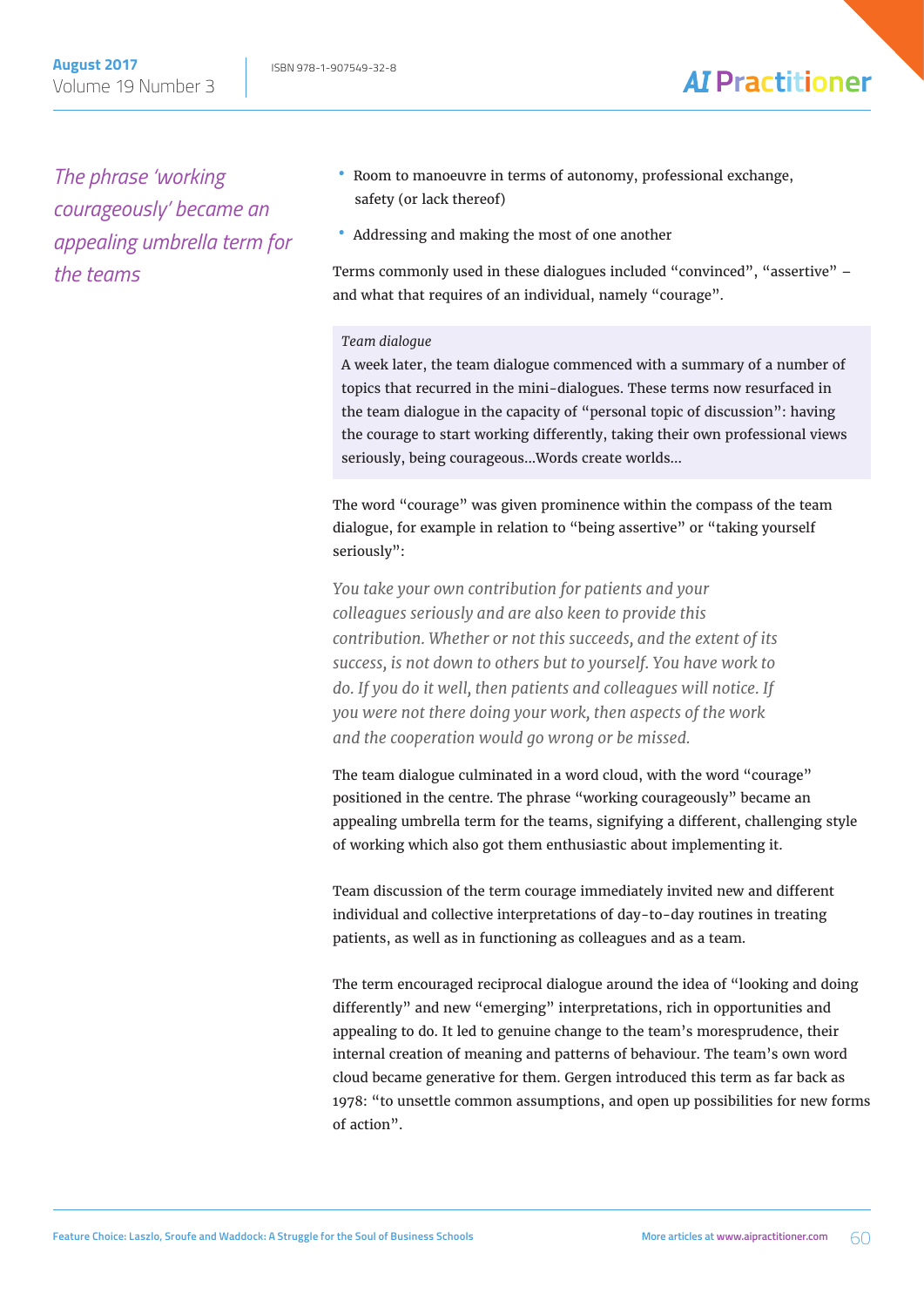*Courage now came to indicate the intended change to work and cooperation as professionals in this team.*

#### Bushe and Marshak define "generative" as:

*1) It enables you to see new alternatives for your decisions and actions and 2) it ensures change because those innovations make you enthusiastic and keen to get on with them.*

Courage now came to indicate the intended change to work and cooperation as professionals in this team.

The first concrete instances were discussed:

Why do we have a patient observation period of six weeks as standard, whereas practitioners have sometimes already made up their minds what the best treatment will be after three weeks?

Why do we keep such a patient-unfriendly routine surrounding mealtimes?

We hold ourselves back as a team through our tendency to become cynical if somebody puts forward a new idea. Let's be a little more curious about one another, ask each other more questions, put forward ideas ourselves with impunity, etc.

### **Making team dialogue more in-depth**

To fuel the dialogue on courage and inspire the teams to develop new patterns, a follow-up meeting focussed on characteristics of "high-reliability organisations", cited by Weick and Sutcliffe in *Managing the Unexpected* (2007), characteristics stemming from research into organisations operating in the line of fire of courage and risks (fire service, navy/aircraft carriers). The crux of a highly reliable organisation is the emphasis on excellent implementation. Each and every member of staff feels and takes his/her responsibility and, in emergencies, will take action to prevent risks himself/herself, irrespective of hierarchy and protocols.

The teams engaged in dialogue, discussing the following questions:

- As a team, are we focusing on possible failures? Do we find these interesting? Something to get our teeth into, to learn from?
- Do we discuss streamlining things? Do we find scrutinising situations interesting?
- Does our team "live and breathe" excellent implementation? Do we talk about it during lunch and in meetings?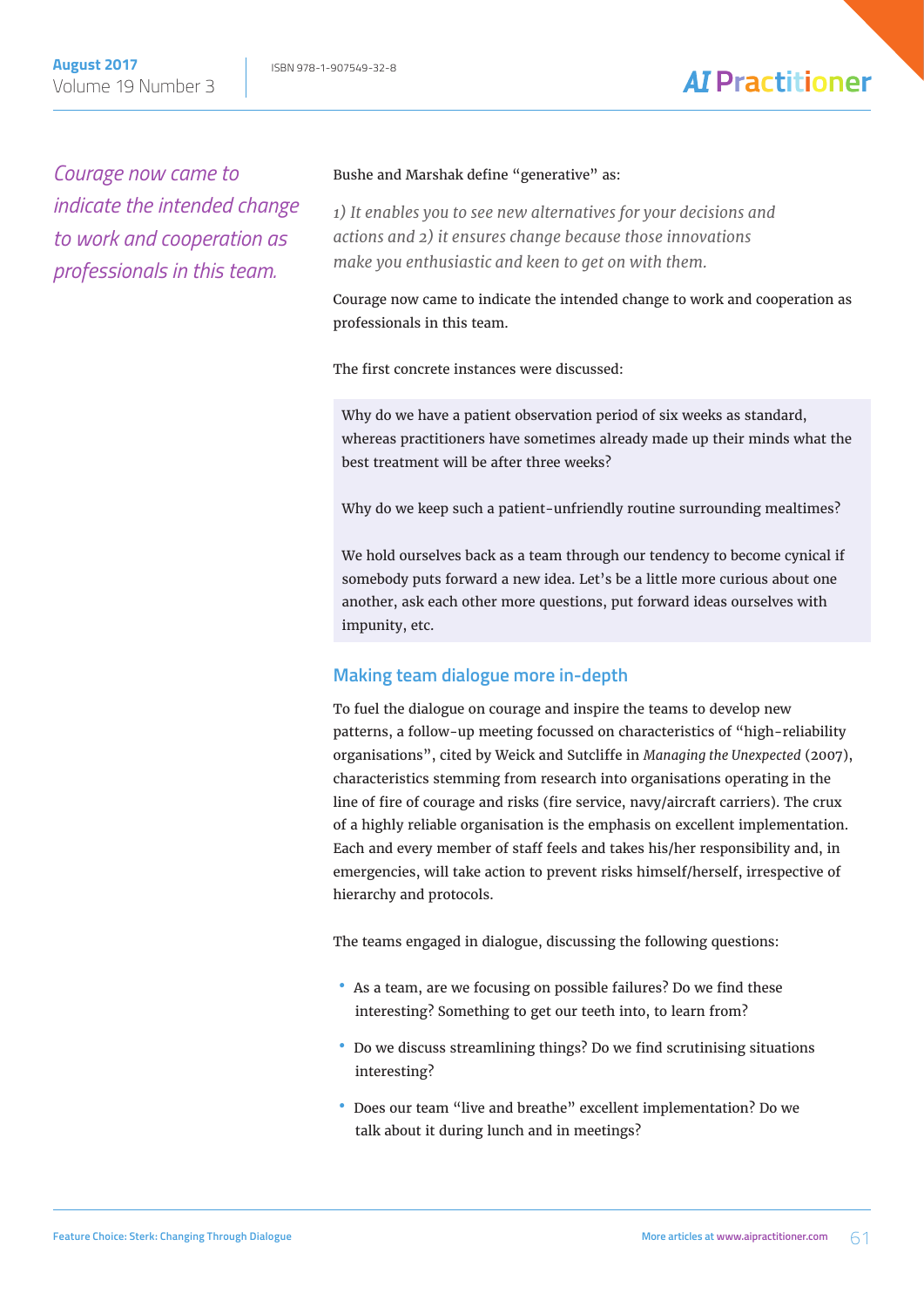- •• Do team members perceive ambition and resolve to address unexpected events? Are we resilient in the face of errors?
- •• Do we respect each other's expertise? Are we putting expertise up for discussion? How?
- How can management actively engage in and stimulate courageous leading to ensure that professionalism is continuously improved, raising it to as high a level as possible? How do team members stimulate this from the perspective of a management role?

#### **Impact**

The impact of the dialogic approach was considerable. For participants, the dialogic approach remained challenging and invigorating. In terms of the organisation of the work, changes were quickly effected within a couple of routines and work processes.

The essential change was that the teams themselves started to look differently at their work and cooperation. The term courage was a game changer. They started to make different assumptions and different choices within the compass of their work and cooperation, and they frequently used, and continue to use, the common term courage among themselves to prompt themselves to touch on improvements. This has made the work climate more professional. Courage has become a *leitmotif* for the teams. It is a meaningful beacon for "good work and cooperation" which has become self-reinforcing since the first instances of specific questions, because it has ensured each individual's confidence his or her own abilities.

The teams have fostered a different mindset for themselves, giving different meanings to their work and cooperation, which have changed. The team has a generative approach that renders them capable of fleshing out the details of improvement themselves. Through what they themselves put forward in the initial discussions, the mini-dialogues, the dialogue has helped to uncover latent meaning-creation and make it collective.

In team development terms: the dialogue has helped in this "storming phase" to set new norms. Or, as Boonstra and Vermaak term it, a new "sport" has come into being through "play".

#### **And the external advisor?**

If an external advisor has had a meeting with a board, executive team or alliance, and despite full agendas, those attending the meeting all leave with new ideas and renewed enthusiasm, that was a "generative" meeting.

*The essential change was that the teams themselves started to look differently at their work and cooperation.*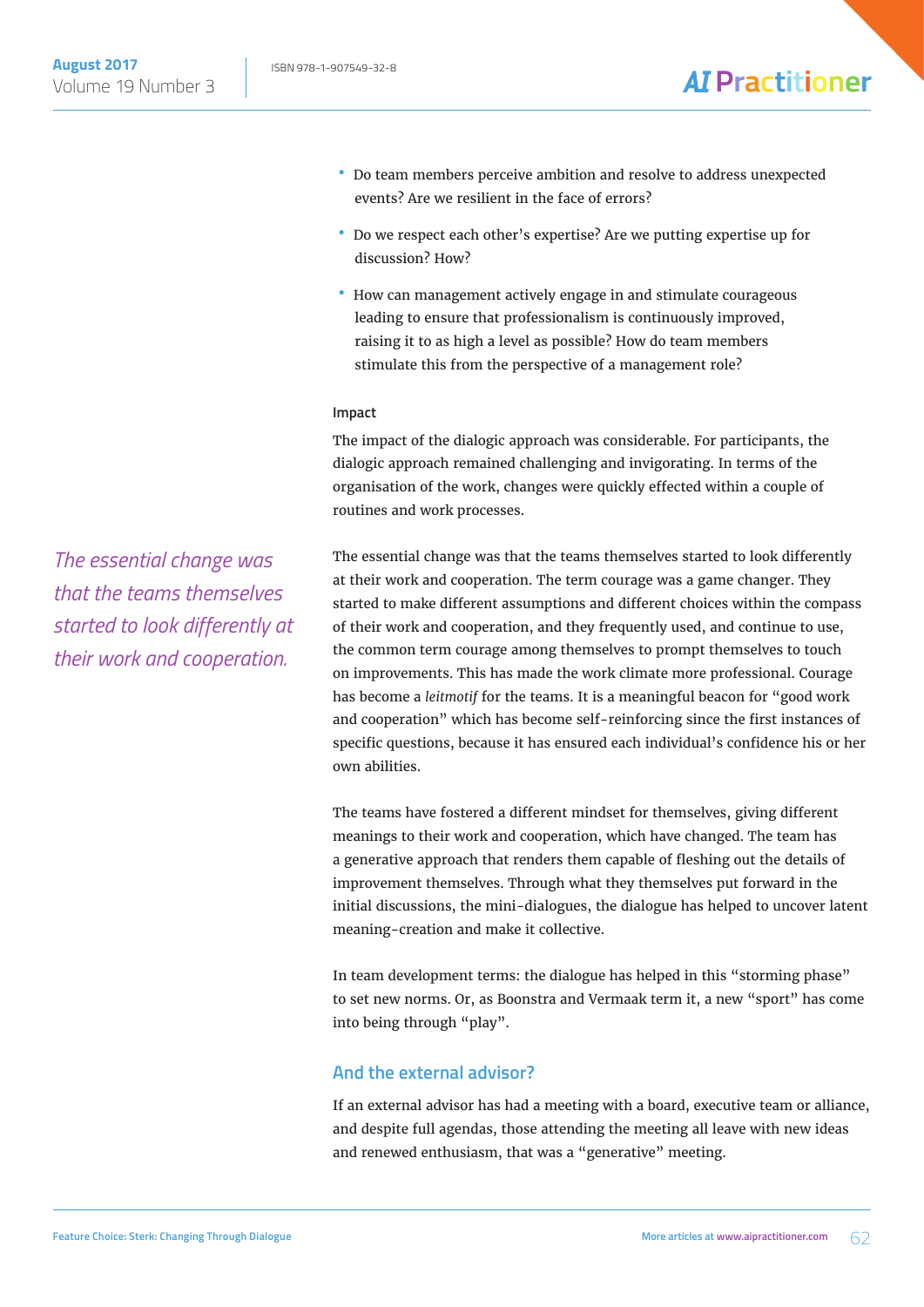Perhaps this is fundamentally the added value of external advisors: ensuring that a change process becomes "generative", that new sources and alternatives for improvement and innovation are discovered, that they enthuse those involved and make them eager to actually "get on with it". The same applies to the change approach discussed in this article. This approach is not a panacea but, in my opinion, it is effective in situations in which "undercurrents" and unstated assumptions and norms are the deciding factor with regard to catalysing or resisting improvements and innovation.

What does this dialogic approach demand from the external advisor?

- Engaging in a few good discussions, or using one or more of the (twenty-seven!) interventions listed by Bushe and Marshak, will be inadequate to the task of effecting change. The same authors see three underlying processes, together or separately, as essential:
	- **1.** There is a real split: the former pattern of social relationships has changed and there is little chance of returning to it.
	- **2.** A change has occurred in the core narratives vis-à-vis the organisation and cooperation.
	- **3.** A generative picture has been created which presents new and challenging alternatives for meaning-creation in thought and action.
- Devote attention to the conditions for this approach. On a practical level: create optimum conditions for a real start to this approach. Is sponsorship of the change approach present in the right places? How can you reinforce expectations? Is there understanding of manager's "hands-off" instead of "hands-on"?
- •• Do you know what is required to instigate proper dialogue within the teams? Hence, it is about the organisation of the dialogue (individualteam order, for example), as well as about the topics to be discussed and encouraging as early as posible initial discussions so as to create "campfires".
- In addition to such "regulatory matters", it is also a matter of the supervisor's professional skill:
	- Being sensitive to and testing the uniqueness of perceived patterns of cooperation, for apparent sensibilities, for events about which there is enthusiasm, plus the ability to encourage and set the tone of a climate of exchange and interaction.
	- Picking group dynamic interventions which introduce appealing questions into the dialogue.